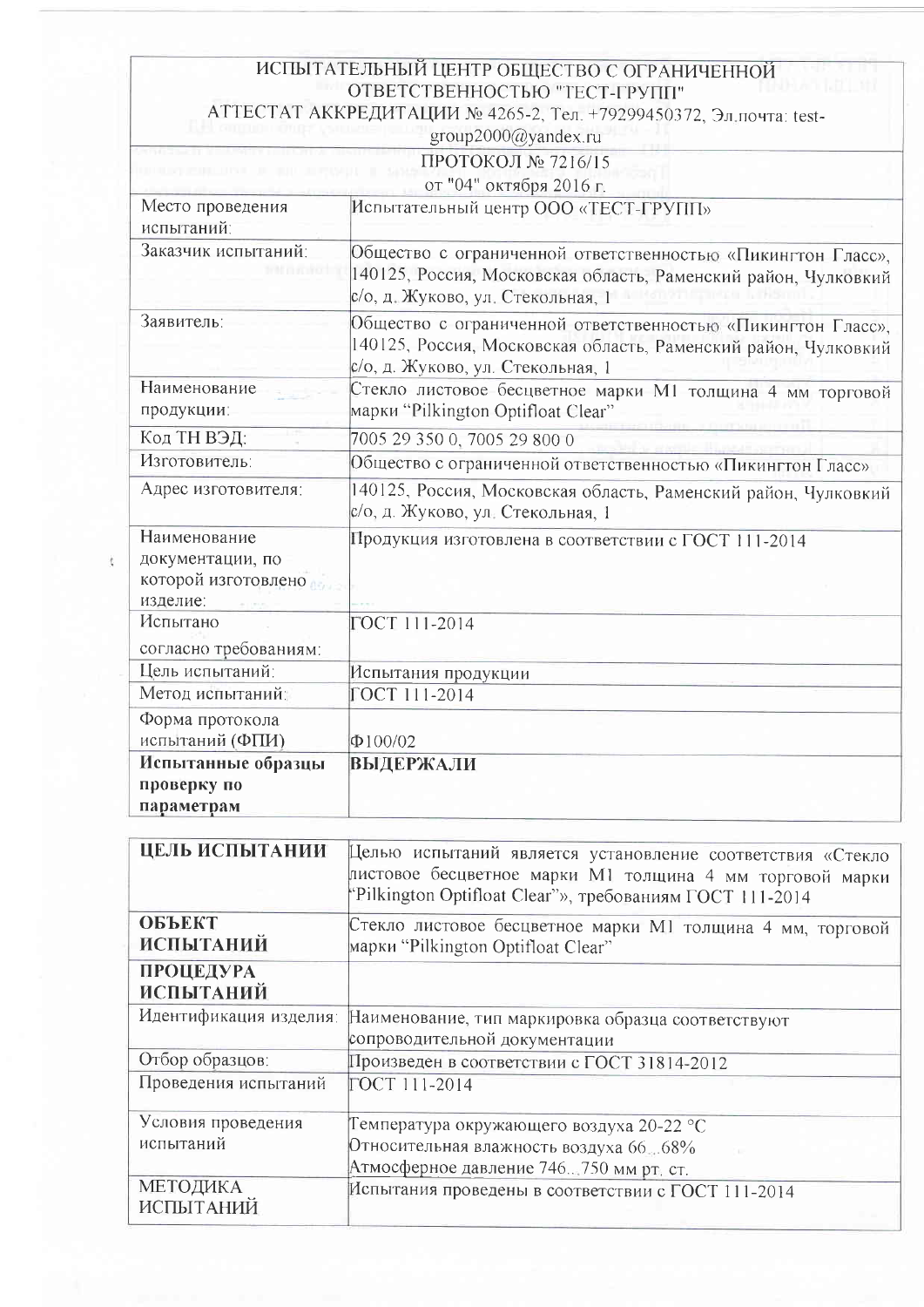| РЕЗУЛЬТАТЫ                                                                                                                                                                                                                                                                                                                                                                                                                                                                                            | Результаты испытаний представлены в таблицах.                 |
|-------------------------------------------------------------------------------------------------------------------------------------------------------------------------------------------------------------------------------------------------------------------------------------------------------------------------------------------------------------------------------------------------------------------------------------------------------------------------------------------------------|---------------------------------------------------------------|
| ИСПЫТАНИЙ                                                                                                                                                                                                                                                                                                                                                                                                                                                                                             | Приняты следующие условные обозначения:                       |
|                                                                                                                                                                                                                                                                                                                                                                                                                                                                                                       | С - изделие соответствует проверяемому требованию НД;         |
| $\begin{aligned} \begin{aligned} \mathcal{L}_{\mathcal{A}}\left( \mathcal{L}_{\mathcal{A}}\right) & =\mathcal{L}_{\mathcal{A}}\left( \mathcal{L}_{\mathcal{A}}\right) \mathcal{L}_{\mathcal{A}}\left( \mathcal{L}_{\mathcal{A}}\right) \mathcal{L}_{\mathcal{A}}\left( \mathcal{L}_{\mathcal{A}}\right) \mathcal{L}_{\mathcal{A}}\left( \mathcal{L}_{\mathcal{A}}\right) \mathcal{L}_{\mathcal{A}}\left( \mathcal{L}_{\mathcal{A}}\right) \mathcal{L}_{\mathcal{A}}\left( \mathcal{L}_{\mathcal{A}}\$ | Н - изделие не соответствует проверяемому требованию НД;      |
|                                                                                                                                                                                                                                                                                                                                                                                                                                                                                                       | НП - данное требование НД не применимо к испытуемому изделию. |
|                                                                                                                                                                                                                                                                                                                                                                                                                                                                                                       | Требования стандартов изложены в протоколе в конспективной    |
|                                                                                                                                                                                                                                                                                                                                                                                                                                                                                                       | форме. Пользоваться настоящим протоколом следует совместно с  |
|                                                                                                                                                                                                                                                                                                                                                                                                                                                                                                       | ГОСТ 111-2014                                                 |

| $\Pi/\Pi$ | Средства измерений и испытаний оборудования |  |  |
|-----------|---------------------------------------------|--|--|
|           | Линейка измерительная металлическая         |  |  |
|           | Набор щупов                                 |  |  |
|           | Рулетка металлическая Р10Н2К                |  |  |
|           | Микрометр                                   |  |  |
|           | Уровень                                     |  |  |
| O         | Угольник                                    |  |  |
|           | Диапроектор с диапозитивом                  |  |  |
| 8         | Контрольный экран «Зебра»                   |  |  |
| Q         | Лупа                                        |  |  |

|                                                                                                    | <u> 1999 - Jan Bandard a Bernard Barnett (bandarík 1995 - 1996), fránsk</u> |                                                                                      |  |
|----------------------------------------------------------------------------------------------------|-----------------------------------------------------------------------------|--------------------------------------------------------------------------------------|--|
| 1-103-111 TOUR SUMMITCHEFOOL & MOLDONTEN RENEWARD<br>atteilums döverken.<br>6日の 一<br>THE REPORT OF |                                                                             | <b>BURLERCHESACHILLE</b><br>AUT IN INTERNATION<br>ORDAS PIGNIE MONDELL<br>olm fishir |  |
| $\mathcal{O}(N)$                                                                                   | <b>HOS-JE 1901</b>                                                          | DESCRIPTED.                                                                          |  |
|                                                                                                    |                                                                             | MOTORO LOGO LIBRO DE S                                                               |  |
|                                                                                                    | amin'ny fisiala amin'ny fivondronan-k                                       | <b>Ruthern WH And L</b>                                                              |  |
|                                                                                                    | <b>MUS IN TOUR</b>                                                          | Лижетантон Фунза                                                                     |  |
| a province and                                                                                     |                                                                             | stobernich merze?                                                                    |  |
|                                                                                                    | pmpp t dx                                                                   | (ФПООЗ) Впредставитель                                                               |  |
|                                                                                                    | <b>MILANDUMAR</b>                                                           | мненной укреплателей.                                                                |  |
|                                                                                                    |                                                                             | 21 2010 1000 15                                                                      |  |
|                                                                                                    |                                                                             | <b>MARINA MARI</b>                                                                   |  |

| Пример на постояния в породном постояния состояния «Ганда».<br>sugar doggeger to i jarigent Hi Happy herrostop) soversed<br>MOI-1 (1 TDOT sammendeg: OusiD moiling autoplatit) | <b>NURA BARDAI SELAH</b>                               |
|--------------------------------------------------------------------------------------------------------------------------------------------------------------------------------|--------------------------------------------------------|
| полотост на 1 заинност IIV читы одугашего возоташ, отнит,<br>Tel D Halling Lungmill To Many                                                                                    | Tatas act<br>自由国大学科学科                                  |
|                                                                                                                                                                                | ASSET JUDGED<br><b>BRITATION</b>                       |
| furthermore, this appeal of this christian (001) and current<br>magaches ways fare compositions                                                                                | HIRSCOFFINSHIARSHOP                                    |
| 500-ktdhi. TOOT a nuurerse ong a materiald                                                                                                                                     | an implementation                                      |
| AND THE 1969.                                                                                                                                                                  | endo to tampe, and consistence                         |
| 17 09-18, pregnan motivarial egy targanles.<br>2714 Assembly services presentation of<br>re blood fill, 58 months religions A                                                  | <b>RAIM-JEAN OR IT JULIUDALE V</b><br><b>Rangfield</b> |
| SHIGH II TEMPI Shimon tarrital natural story i kiri@perch                                                                                                                      | <b>ADDITION</b><br><b>MURA TMITA!</b>                  |